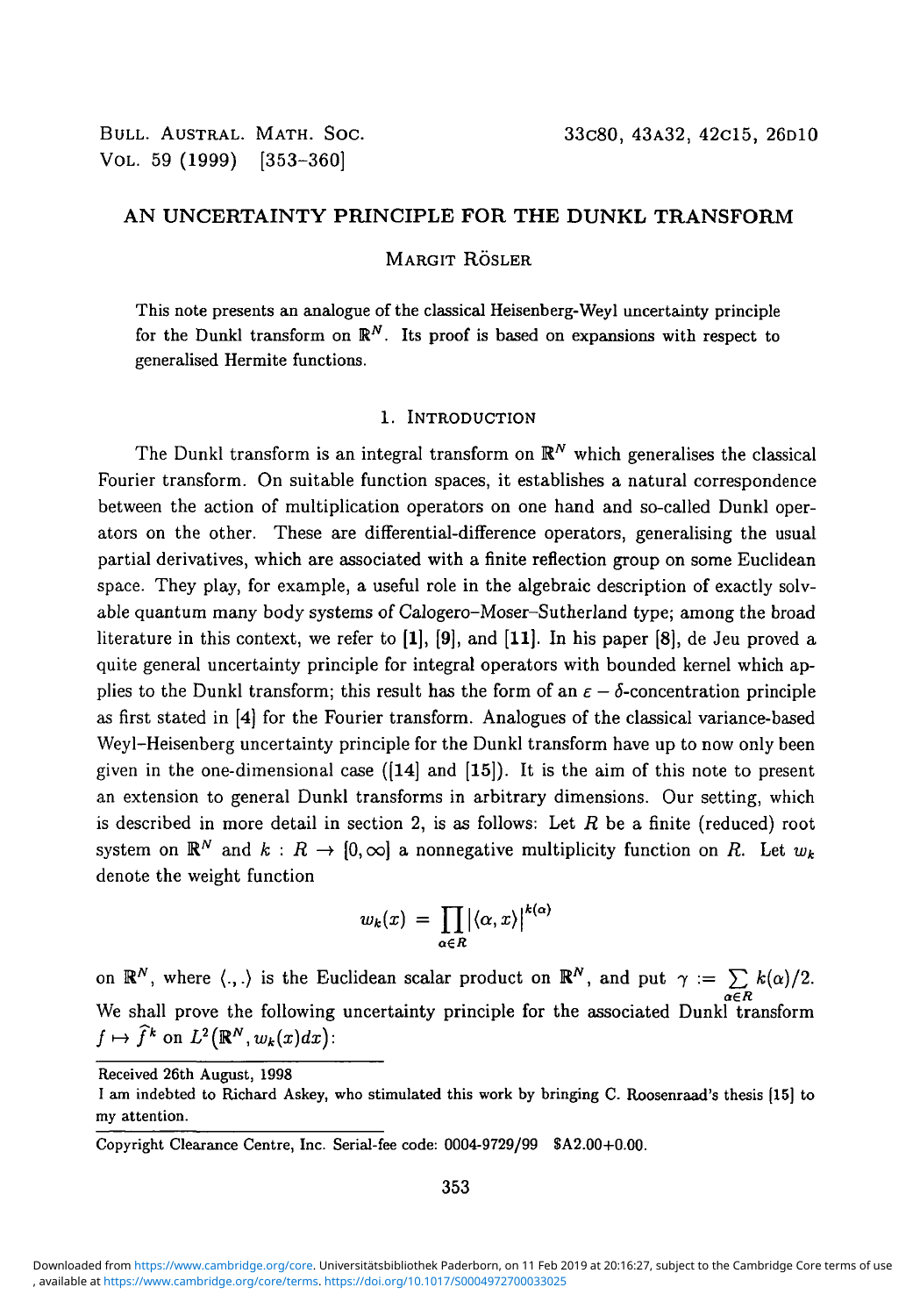354 M. Rösler (2)

**THEOREM** 1.1. Let  $f \in L^2(\mathbb{R}^N, w_k(x)dx)$ . Then

$$
||x|f||_{2,w_k} \cdot ||\xi|f^k||_{2,w_k} \geq (\gamma + N/2) \cdot ||f||_{2,w_k}.
$$

*Moreover, equality holds if and only if*  $f(x) = ce^{-d|x|^2}$  *for some constants*  $c \in \mathbb{C}$  and  $d>0$ .

If the multiplicity function *k* is identically 0, then the corresponding Dunkl transform coincides with the usual Fourier transform (independently of the underlying root system), and the above result coincides with the classical Weyl-Heisenberg inequality on  $L^2(\mathbb{R}^N)$ .

Our proof of Theorem 1.1 is based on expansions in terms of generalised Hermite functions, which were introduced in [12]. This generalises a well-known method for the (one-dimensional) classical situation, see for example, [2]. Our method needs not much more effort than in the classical case, but requires a zero-centred situation. This restriction cannot easily be removed. For the one-dimensional case, the result of Theorem 1.1 was already obtained in [15], by a very similar method. In contrast, the version given in [14] is uncentred. It is based on commutator methods which become difficult to handle in higher dimensions. However, the lower bound in [14] is not uniform, and coincides with the one above for even functions only.

#### 2. DUNKL OPERATORS AND THE DUNKL TRANSFORM

In this section, we collect some basic facts from Dunkl's theory which will be needed later on. General references here are [7, 5, 6].

For  $\alpha \in \mathbb{R}^N \setminus \{0\}$  we denote by  $\sigma_\alpha$  the reflection in the hyperplane orthogonal to  $\alpha$ , given by  $\sigma_\alpha(x) = x - (2\langle \alpha, x \rangle / |\alpha|^2) \, \alpha$ . Let  $R$  be a (reduced) root system in  $\mathbb{R}^N$ , that is, a finite subset of  $\mathbb{R}^N \setminus \{0\}$  with  $R \cap \mathbb{R} \cdot \alpha = \{\pm \alpha\}$  and  $\sigma_\alpha(R) = R$  for all  $\alpha \in R$ . We assume that the root system R is normalised, that is,  $|\alpha|^2 = 2$  for all  $\alpha \in R$ . The reflections  $\sigma_{\alpha}$ ,  $\alpha \in R$  generate a finite group *G*, the reflection group associated with *R*. A function  $k: R \to \mathbb{C}$  is called a multiplicity function on R if it is invariant under the natural action of *G* on *R*. Now fix a reflection group *G* on  $\mathbb{R}^N$  and a multiplicity function  $k \geqslant 0$  on its root system *R*. The Dunkl operators  $T_i$   $(i = 1, \ldots, N)$  on  $\mathbb{R}^N$  associated with *G* and *k* are defined by

$$
T_i f(x) := \partial_i f(x) + \frac{1}{2} \sum_{\alpha \in R} k(\alpha) \alpha_i \cdot \frac{f(x) - f(\sigma_\alpha x)}{\langle \alpha, x \rangle}, \quad f \in C^1(\mathbb{R}^N);
$$

here  $\partial_i$  denotes the *i*-th partial derivative. In the case  $k = 0$ , the  $T_i$  reduce to the usual partial derivatives. In this paper, we assume that all values of *k* are nonnegative, for short,  $k \ge 0$ . The most important basic properties of the operators  $T_i$  are as follows: Let  $\mathcal{P} = \mathbb{C}[x_1,\ldots,x_N]$  denote the algebra of polynomial functions on  $\mathbb{R}^N$  and  $\mathcal{P}_n$  ( $n \in \mathbb{Z}_+$  $\{0,1,\ldots\}$  the subspace of homogeneous polynomials of degree *n*. Then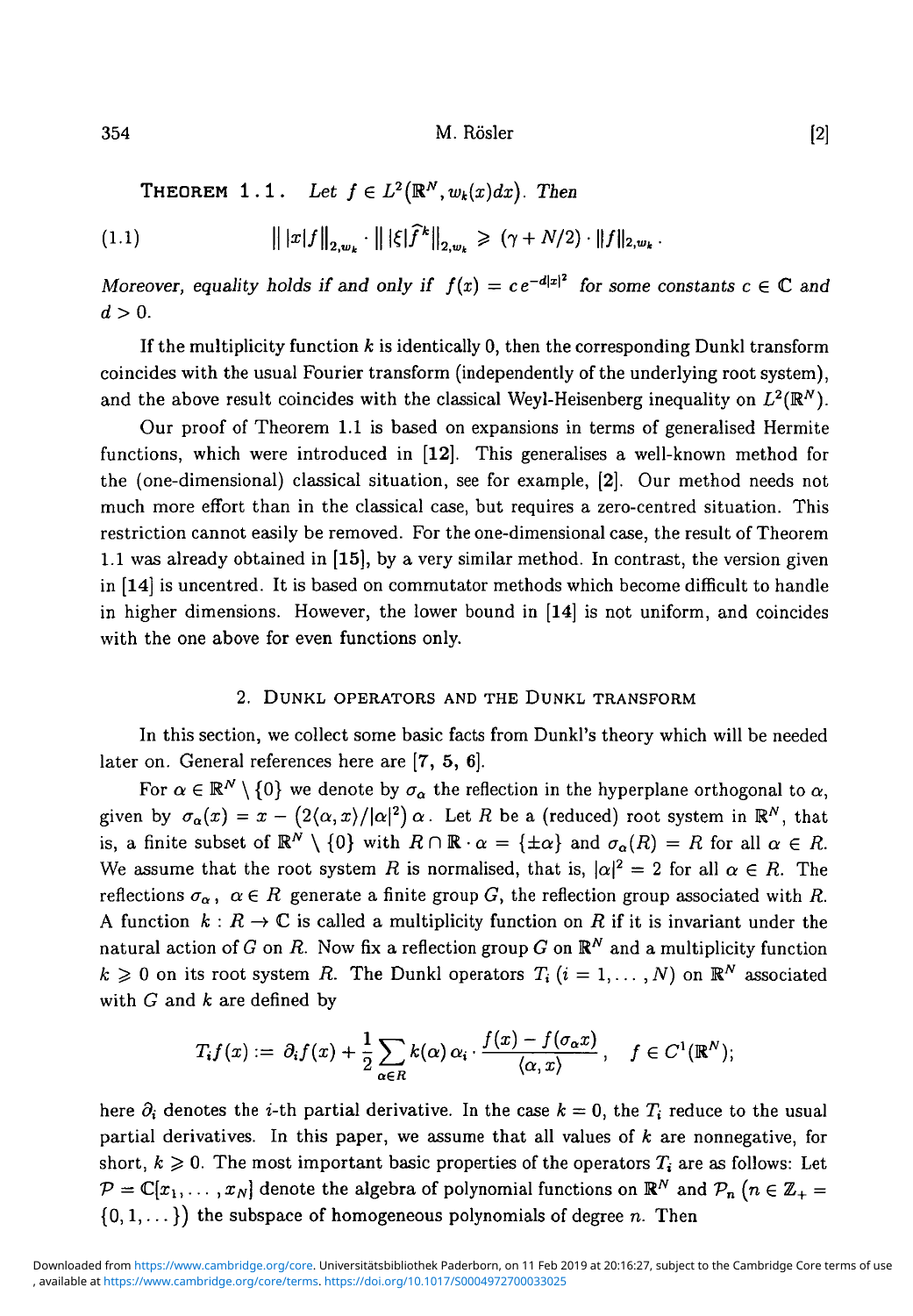- (1.1) Each  $T_i$  is homogeneous of degree  $-1$  on  $\mathcal{P}$ , that is,  $T_i p \in \mathcal{P}_{n-1}$  for  $p \in \mathcal{P}_n$ .
- (1.2) The set  $\{T_i, i = 1, \ldots, N\}$  generates a commutative algebra of differentialdifference operators on *V.*

For a polynomial  $p \in \mathcal{P}$ , we denote by  $p(T)$  the linear operator derived from  $p(x)$  by replacing x<sub>i</sub>, by  $T_i$ . In particular, the generalised Laplacian is defined by  $\Delta_k := p(T)$  with  $p(x) = |x|^2$ . Note that  $\Delta_k$  is homogeneous of degree  $-2$ , and hence for each  $c \in \mathbb{C}$ , the exponential  $e^{c\Delta_{\bm{k}}}$  is a well-defined linear operator on  ${\mathcal{P}}$  with inverse  $e^{-c\Delta_{\bm{k}}}$ .

The solution of the joint eigenfunction problem for the Dunkl operators  ${T_i, i =}$  $1,\ldots,N$ } is given by the Dunkl kernel  $K_G$  on  $\mathbb{R}^N\times\mathbb{R}^N$ : for each fixed  $y\in\mathbb{R}^N$ , the function  $x \mapsto K_G(x,y)$  is characterised as the unique solution of the system  $T_i f =$  $y_i f (i = 1, ..., N)$  with  $f(0) = 1$ ; see [10]. The kernel  $K_G(x, y)$  is symmetric in its arguments and has a unique holomorphic extension to  $\mathbb{C}^N\times \mathbb{C}^N$ . It satisfies  $K_G(z,0)=1$ and  $K_G(\lambda z, w) = K_G(z, \lambda w)$  for all  $z, w \in \mathbb{C}^N$  and all  $\lambda \in \mathbb{C}$ . Moreover, the function  $x \mapsto K_G(ix, y)$ . ( $y \in \mathbb{R}^N$  fixed) is positive definite on  $\mathbb{R}^N$ . See [13]. In particular,  $|K_G(ix,y)| \leq 1$  for all  $x,y \in \mathbb{R}^N$ .

The Dunkl transform associated with *G* and *k* is given by

$$
\widehat{\mathcal{F}}^k : L^1(\mathbb{R}^N, w_k(x) dx) \to C_b(\mathbb{R}^N);
$$
  

$$
\widehat{f}^k(\xi) := 2^{-\gamma - N/2} c_k \int_{\mathbb{R}^N} f(x) K_G(-i\xi, x) w_k(x) dx \ (\xi \in \mathbb{R}^N),
$$

with the Mehta-type constant

$$
c_k:=\Bigl(\int_{\mathbb R^N}e^{-|x|^2}w_k(x)dx\Bigr)^{-1}.
$$

This transformation has many properties analogous to the Fourier transform on  $\mathbb{R}^{N}$ , among which we shall in particular need the following:

## PROPOSITION 2.1. [7]

- (1) The Dunkl transform  $f \to \hat{f}^k$  is a homeomorphism of the Schwartz space  $\mathcal{S}(\mathbb{R}^N)$  of rapidly decreasing functions on  $\mathbb{R}^N$ .
- (2)  $\widehat{T_i f}^k(\xi) = i\xi_i \widehat{f}^k$  for all  $f \in \mathcal{S}(\mathbb{R}^N)$  and  $j = 1, \ldots, N$ .
- (3) *(Plancherel theorem) The Dunkl transform has a unique extension to an isometric isomorphism of*  $L^2(\mathbb{R}^N, w_k(x)dx)$ , which is again denoted by  $f \rightarrow$  $\widehat{f}^k$ . / \* •

EXAMPLES 2.2. (1) If  $k = 0$ , then  $K_G(z, w) = e^{\langle z, w \rangle}$  for all  $z, w \in \mathbb{C}^N$ . Here the Dunkl transform is the usual Fourier transform on *R<sup>N</sup> .*

(2) If  $N = 1$  and  $G = \mathbb{Z}_2$ , sending  $x \in \mathbb{R}$  to  $-x$ , then the multiplicity function is a single parameter  $k \geq 0$ , and the Dunkl kernel is given by

$$
K_{\mathbf{Z}_2}(z,w) = j_{k-1/2}(izw) + \frac{zw}{2k+1}j_{k+1/2}(izw) \quad (z,w \in \mathbb{C}),
$$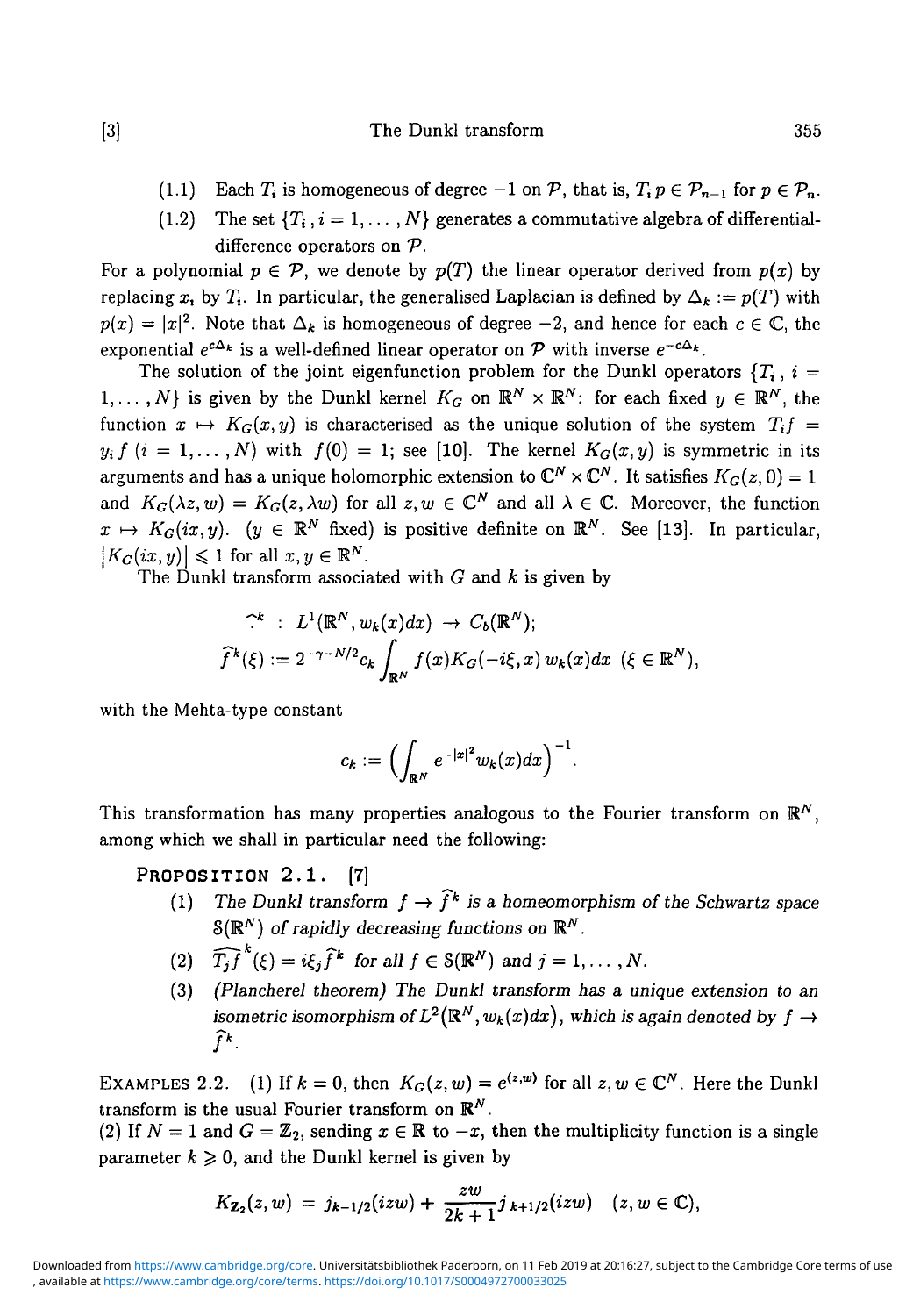356 M. Rösler [4]

where for  $\alpha \ge -1/2$ ,  $j_{\alpha}$  is the normalised spherical Bessel function

$$
j_{\alpha}(z)=2^{\alpha}\Gamma(\alpha+1)\frac{J_{\alpha}(z)}{z^{\alpha}}=\Gamma(\alpha+1)\cdot\sum_{n=0}^{\infty}\frac{(-1)^{n}(z/2)^{2n}}{n!\,\Gamma(n+\alpha+1)}.
$$

The corresponding Dunkl transform coincides with the Fourier transform on a certain (signed) hypergroup structure on  $\mathbb{R}$ ; for details see [14] and the literature cited there.

#### 3. GENERALISED HERMITE FUNCTIONS

Let  $G$  be a finite reflection group on  $\mathbb{R}^N$  and  $k\geqslant 0$  a fixed multiplicity function on its root system *R.* In [12] we introduced complete systems of orthogonal polynomials with respect to the weight function  $w_k(x)\,e^{-|x|^2}$  on  $\mathbb{R}^N,$  called generalised Hermite polynomials. The key to their definition is the following bilinear form on *V,* which was introduced in  $[6]$ :

$$
[p,q]_k := (p(T)q)(0) \text{ for } p,q \in \mathcal{P}.
$$

The homogeneity of the Dunkl operators implies that  $\mathcal{P}_n \perp \mathcal{P}_m$  for  $n \neq m$ . Moreover, if  $p, q \in \mathcal{P}_n$ , then

(3.1) 
$$
[p,q]_k = 2^n c_k \int_{\mathbf{R}^N} e^{-\Delta_k/4} p(x) e^{-\Delta_k/4} q(x) e^{-|x|^2} w_k(x) dx.
$$

This is obtained from Theorem 3.10 of [6] by rescaling, see [12, Lemma 2.1]. So in particular,  $[.,.]_k$  is a scalar product on the vector space  $\mathcal{P}_\mathbb{R} = \mathbb{R}[x_1, \ldots, x_N].$ 

Now let  $\{\varphi_\nu, \nu \in \mathbb{Z}_+^N\}$  be an (arbitrary) orthonormal basis of  $\mathcal{P}_\mathbb{R}$  with respect to  $[., .]_k$  such that  $\varphi_\nu \in \mathcal{P}_{|\nu|}$ . (For details concerning the construction and canonical choices of such a basis, we refer to [12]). Then the generalised Hermite polynomials  $\{H_{\nu}, \nu \in \mathbb{Z}_{+}^{N}\}\$ and the (normalised) generalised Hermite functions  $\{h_{\nu}, \nu \in \mathbb{Z}_{+}^{N}\}\$  associated with *G*, *k* and  $\{\varphi_{\nu}\}$  are defined by

$$
H_{\nu}(x) := 2^{|\nu|} e^{-\Delta_{k}/4} \varphi_{\nu}(x) \quad \text{and} \quad h_{\nu}(x) := \sqrt{c_{k}} 2^{-|\nu|/2} e^{-|x|^{2}/2} H_{\nu}(x) \quad (x \in \mathbb{R}^{N}).
$$

Note that  $H_\nu$  is a polynomial of degree  $|\nu|$ , with real coefficients. This implies (3Nterm) recurrencies of the following form: For  $\nu \in \mathbb{Z}^N_+$ , let  $I_{\nu} = {\{\mu \in \mathbb{Z}^N_+ : ||\mu|-|\nu|| \leq 1\}}$ . Then

(3.2) 
$$
x_j H_{\nu} = \sum_{\mu \in I_{\nu}} c_{\nu,\mu}^j H_{\mu}
$$
 and  $x_j h_{\nu} = \sum_{\mu \in I_{\nu}} c_{\nu,\mu}^j h_{\mu}$  for  $j = 1, ..., N$ ,

with coefficients  $c^j_{\nu,\mu} \in \mathbb{R}$ . In general, there are many possible choices of generalised Hermite systems. However, in the one-dimensional case  $N = 1$  (with fixed parameter  $k \geq 0$ , the basis  $\{\varphi_n, n \in \mathbb{Z}_+\}$  is uniquely determined. The associated generalised Hermite polynomials are orthogonal with respect to the weight function  $|x|^{2k}e^{-|x|^2}$  on  $\R$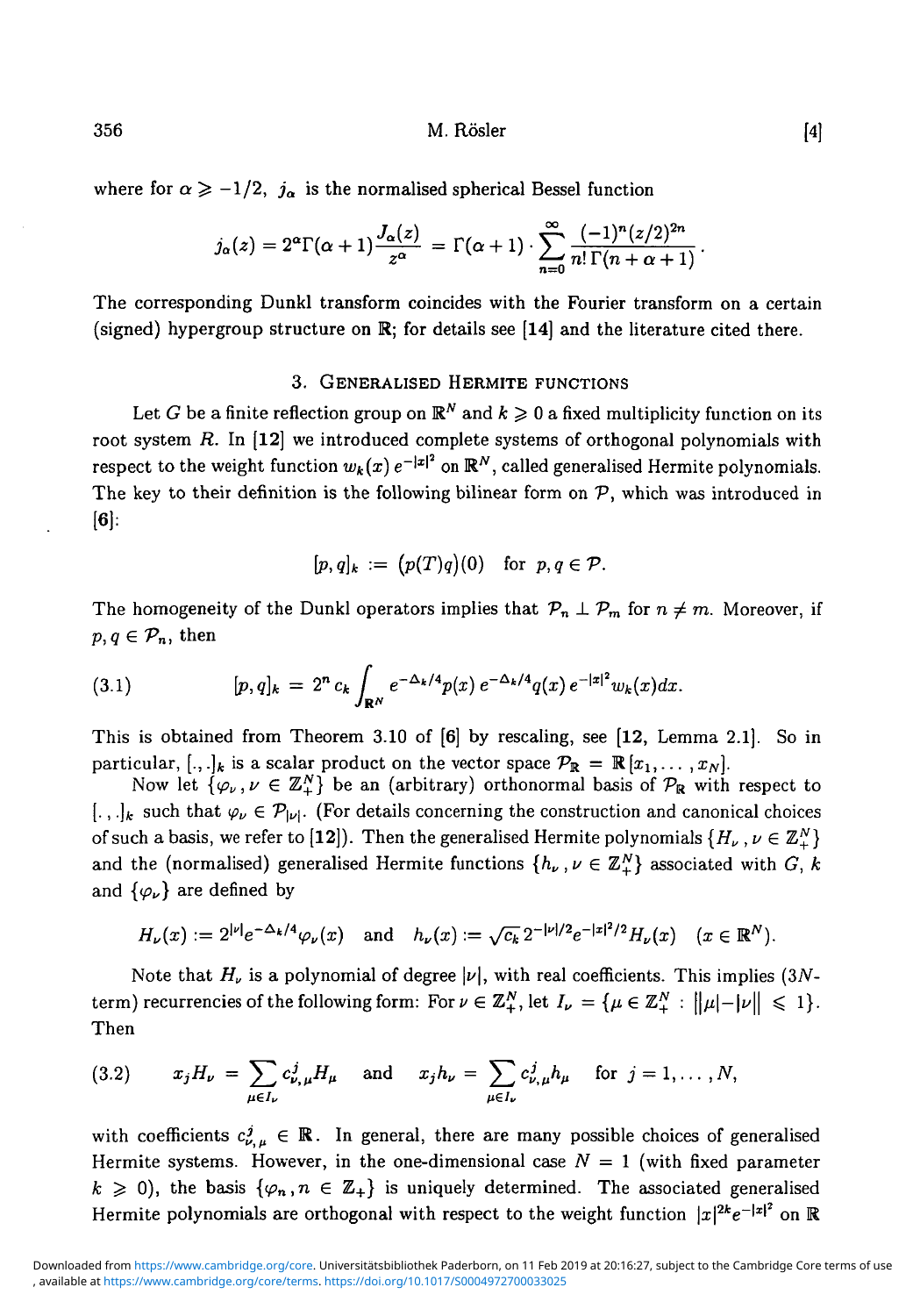and can be written explicitly in terms of Laguerre polynomials; for details, see [12] or [3, Chapter V].

We collect some further properties of the generalised Hermite functions  $\{h_{\nu}, \nu \in \mathbb{Z}_{+}^{N}\}\$ which will be essential for the proof of Theorem 1.1.

LEMMA 3.1. [12]

- (1)  $\{h_\nu,\nu\in\mathbb{Z}_{+}^N\}$  is an orthonormal basis of  $L^2(\mathbb{R}^N,w_k(x)dx)$ .
- (2) The  $h_{\nu}$  are eigenfunctions of the Dunkl transform on  $L^2(\mathbb{R}^N, w_k(x)dx)$ , *with*  $\hat{h}^k = (-i)^{|\nu|} h_{\nu}$ .
- (3) The  $h_{\nu}$  satisfy  $(|x|^2 \Delta_k)h_{\nu} = (2|\nu| + 2\gamma + N) h_{\nu}$ .

# 4. PROOF OF THE UNCERTAINTY PRINCIPLE

From now on,  $\{h_{\nu}, \nu \in \mathbb{Z}_{+}^{N}\}\$ is an arbitrary fixed system of generalised Hermite functions associated with *G* and  $k \geq 0$ . We shall need the dual counterparts of the recurrences (3.2):

(4.1) 
$$
T_j h_{\nu} = \sum_{\mu \in I_{\nu}} i^{1-|\nu|+|\mu|} c_{\nu,\mu}^j h_{\mu} \quad (j = 1, ..., N, \ \nu \in \mathbb{Z}_+^N.)
$$

These are easily obtained from  $(3.2)$  by use of Proposition 2.1. $(2)$  and Lemma 3.1. $(2)$ .

We write  $\langle ., . \rangle_k$  for the scalar product in  $L^2(\mathbb{R}^N, w_k(x)dx)$ . The main part in the proof of Theorem 1.1 is the following Parseval-type identity.

LEMMA  $4 \cdot 1$ . Let  $f \in L^2(\mathbb{R}^N, w_k(x)dx)$ . Then

$$
\int_{\mathbb{R}^N} |x|^2 \Big( \big|f(x)\big|^2 + \big|\widehat{f}^k(x)\big|^2 \Big) w_k(x) \, dx = \sum_{\nu \in \mathbb{Z}_+^N} \big( 2|\nu| + 2\gamma + N \big) \cdot \big| \langle f, h_\nu \rangle_k \big|^2 \, .
$$

PROOF: Fix  $j \in \{1, \ldots, N\}$ . In view of Lemma 3.1.(1), we can write

$$
\int_{\mathbb{R}^N} |x_j|^2 |f(x)|^2 w_k(x) dx = \sum_{\nu \in \mathbb{Z}_+^N} |\langle x_j f, h_\nu \rangle_k|^2 = \sum_{\nu \in \mathbb{Z}_+^N} |\langle f, x_j h_\nu \rangle_k|^2.
$$

By use of (3.2), this becomes

$$
\sum_{\nu \in \mathbb{Z}_{+}^{N}} \sum_{\mu, \rho \in I_{\nu}} c_{\nu, \mu}^{j} c_{\nu, \rho}^{j} \cdot \langle f, h_{\mu} \rangle_{k} \overline{\langle f, h_{\rho} \rangle_{k}} = \sum_{\mu, \rho \in \mathbb{Z}_{+}^{N}} \Biggl( \sum_{\nu \in I_{\mu} \cap I_{\rho}} c_{\nu, \mu}^{j} c_{\nu, \rho}^{j} \Biggr) \langle f, h_{\mu} \rangle_{k} \overline{\langle f, h_{\rho} \rangle_{k}}.
$$

Here the last equality is justified by the facts that the involved index sets  $I_{\nu}$  are finite, and that  $\mu \in I_\nu \iff \nu \in I_\mu$  holds for all  $\nu, \mu \in \mathbb{Z}_+^N$ . Exploiting Lemma 3.1.(2), Proposition 2.1.(2) and the Parseval identity for the Dunkl transform, one further obtains

$$
\int_{\mathbf{R}^N} |x_j|^2 |\widehat{f}^k(x)|^2 w_k(x) dx = \sum_{\nu \in \mathbb{Z}_+^N} |\langle x_j \widehat{f}^k, h_\nu \rangle_k|^2 = \sum_{\nu \in \mathbb{Z}_+^N} |\langle \widehat{f}^k, x_j \widehat{h}^k_\nu \rangle_k|^2
$$

$$
= \sum_{\nu \in \mathbb{Z}_+^N} |\langle f, T_j h_\nu \rangle_k|^2.
$$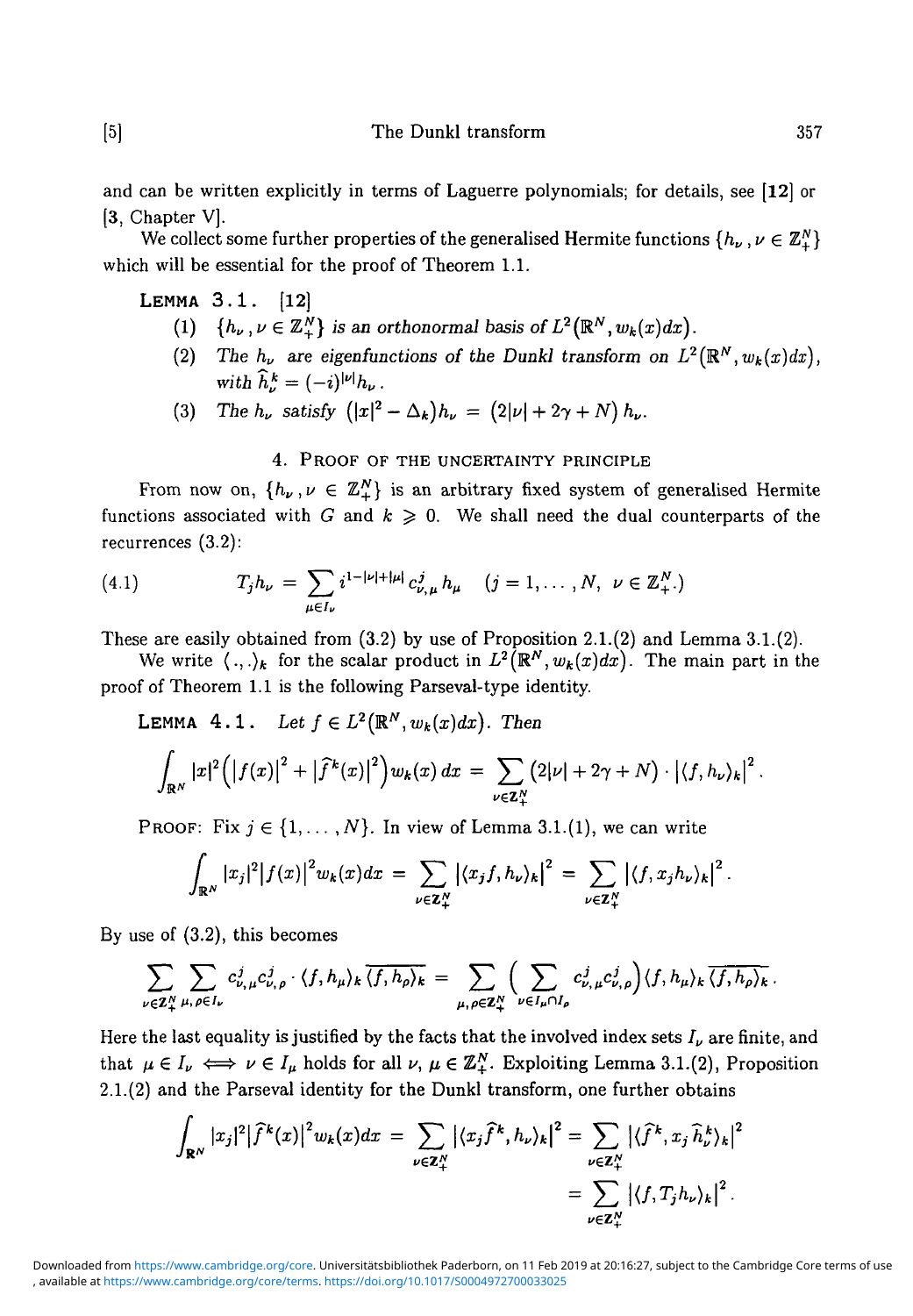With the recurrence (4.1), this becomes

$$
\begin{split} \sum_{\nu\in\mathbf{Z}_{+}^{N}}&\sum_{\mu,\,\rho\in I_{\nu}}i^{|\nu|-|\mu|-1}c_{\nu,\,\mu}^{j}\cdot i^{1-|\nu|+|\rho|}\,c_{\nu,\,\rho}^{j}\cdot\langle f,h_{\mu}\rangle_{k}\,\overline{\langle f,h_{\rho}\rangle_{k}}\\ &=\sum_{\mu,\,\rho\in\mathbf{Z}_{+}^{N}}\Big(\sum_{\nu\in I_{\mu}\cap I_{\rho}}c_{\nu,\,\mu}^{j}c_{\nu,\,\rho}^{j}\Big)i^{|\rho|-|\mu|}\cdot\langle f,h_{\mu}\rangle_{k}\,\overline{\langle f,h_{\rho}\rangle_{k}}\,. \end{split}
$$

Combining the previous results, we arrive at

$$
(4.2) \qquad \int_{\mathbb{R}^N} |x|^2 (|f(x)|^2 + |\widehat{f}^k(x)|^2) w_k(x) \, dx = \sum_{\mu, \rho \in \mathbb{Z}_+^N} A_{\mu, \rho} \langle f, h_\mu \rangle \overline{\langle f, h_\rho \rangle} \,,
$$

where

$$
A_{\mu,\rho} = (1 + i^{|\rho| - |\mu|}) \cdot \sum_{j=1}^{N} \sum_{\nu \in I_{\mu} \cap I_{\rho}} c_{\nu,\mu}^{j} c_{\nu,\rho}^{j}
$$

On the other hand, a short calculation, using formulas (3.2) and (4.1), shows that

(4.3) 
$$
(|x|^2 - \Delta_k)h_{\nu} = \sum_{j=1}^N \sum_{\mu \in I_{\nu}} \sum_{\rho \in I_{\mu}} c^j_{\nu,\mu} c^j_{\mu,\rho} (1 + i^{|\rho| - |\nu|}) h_{\rho} = \sum_{\rho \in \mathbb{Z}_+^N} A_{\nu,\rho} h_{\rho},
$$

where for the last identity, we used the fact that the coefficients  $c^j_{\nu,\mu}$  are symmetric in their subscripts:  $c_{\nu,\mu}^j = \int_{\mathbb{R}^N} x_j h_{\nu}(x) h_{\mu}(x) w_k(x) dx = c_{\mu,\nu}^j$ . But by Lemma 3.1.(3), the left side of (4.3) is equal to  $(2|\nu| + 2\gamma + N) h_{\nu}$ . The linear independence of the  $h_{\nu}$  now implies that

$$
A_{\nu,\rho} = \begin{cases} 0 & \text{if } \rho \neq \nu, \\ 2|\nu| + 2\gamma + N & \text{if } \rho = \nu. \end{cases}
$$

Together with  $(4.2)$ , this yields the assertion.  $\Box$ 

In view of Lemma 3.1.(1), and as  $h_0$  is a constant multiple of  $e^{-|x|^2/2}$ , we obtain as an immediate consequence the following:

COROLLARY  $4 \cdot 2$ . For  $f \in L^2(\mathbb{R}^N, w_k(x) dx)$ ,

$$
\int_{\mathbf{R}^N} |x|^2 (|f(x)|^2 + |\widehat{f}^k(x)|^2) w_k(x) dx \geq (2\gamma + N) \cdot ||f||_{2,\omega_k}^2.
$$

*Moreover, equality holds if and only if*  $f(x) = ce^{-|x|^2/2}$  with some constant  $c \in \mathbb{C}$ .

PROOF OF THEOREM 1.1 We may assume that  $||f||_{2,w_k} = 1$ . For  $s > 0$  define  $f_s(x) := s^{-\gamma - N/2} f(x/s)$ . Since  $w_k$  is homogeneous we easily see that

$$
||f_s||_{2,w_k} = 1
$$
 and  $\widehat{f}_s^k(\xi) = s^{\gamma + N/2} \cdot \widehat{f}^k(s\xi)$  for all  $s > 0$  and  $\xi \in \mathbb{R}^N$ .

<sup>,</sup> available at <https://www.cambridge.org/core/terms>. <https://doi.org/10.1017/S0004972700033025> Downloaded from [https://www.cambridge.org/core.](https://www.cambridge.org/core) Universitätsbibliothek Paderborn, on 11 Feb 2019 at 20:16:27, subject to the Cambridge Core terms of use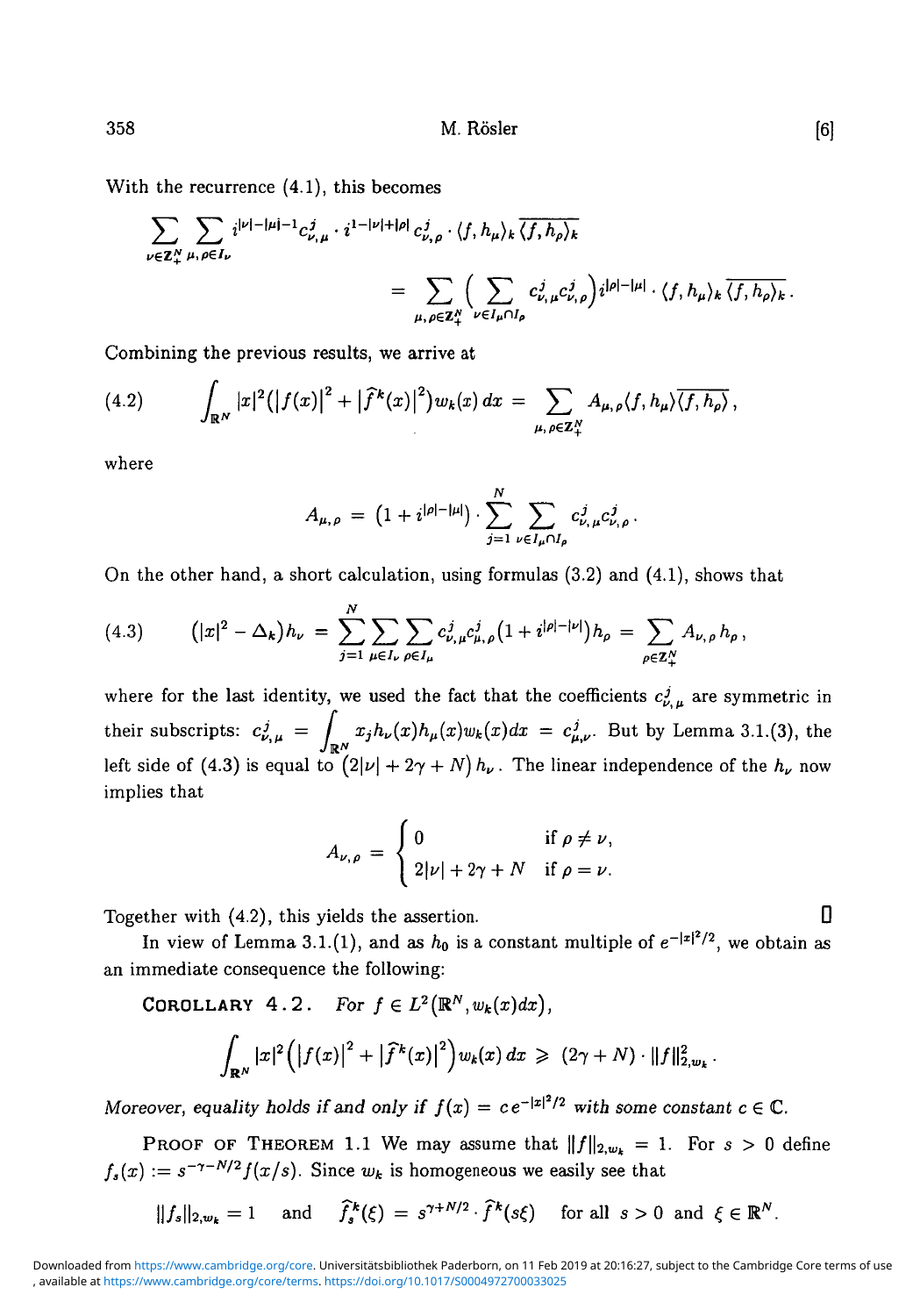The above corollary implies that

$$
\Phi_f(s) := \int_{\mathbb{R}^N} |x|^2 \Big( \big|f_s(x)\big|^2 + \big|\widehat{f}_s^k(x)\big|^2 \Big) w_k(x) \, dx \geq 2\gamma + N \, .
$$

On the other hand, we can write

$$
\Phi_f(s) = s^2 \cdot || |x| f ||_{2,w_k}^2 + \frac{1}{s^2} \cdot || |x| \widehat{f}^k ||_{2,w_k}^2.
$$

It is easily checked that  $s \mapsto \Phi_f(s)$  takes a minimum on  $(0, \infty)$ , namely

$$
2 \cdot \left\| |x| f \right\|_{2,w_k} \cdot \left\| |x| \widehat{f}^k \right\|_{2,w_k}.
$$

This implies (1.1). Further, equality in (1.1) holds exactly if  $\min_{s \in (0,\infty)} \Phi_f(s) = 2\gamma + N$ . By the second part of the corollary, this condition is satisfied if and only if  $f(x) = ce^{-s^2|x|^2/2}$ with some constants  $c \in \mathbb{C}$  and  $s > 0$ . This finishes the proof.

#### **REFERENCES**

- [1] T.H. Baker and P.J. Forrester, 'Non-symmetric Jack polynomials and integral kernels', *Duke Math. J.* 95 (1998), 1-50.
- [2] N.G de Bruijn, 'Uncertainty principles in Fourier analysis', in *Inequalities,* (O. Shisha, Editor) (Academic Press, New York, 1967), pp. 57-71.
- [3] T.S. Chihara, *An introduction to orthogonal polynomials,* Mathematics and its Applications (Gordon and Breach, New York, 1978).
- [4] D.L. Donoho and P.B. Stark, 'Uncertainty principle and signal recovery', *SIAM J. Appl. Math.* 49 (1989), 906-931.
- [5] C.F. Dunkl, 'Differential-difference operators associated to reflection groups', *Trans. Amer. Math. Soc.* **311** (1989), 167-183.
- [6] C.F. Dunkl, 'Integral kernels with reflection group invariance', *Canad. J. Math.* 43 (1991), 1213-1227.
- [7] M.F.E. de Jeu, 'The Dunkl transform.', *Invent. Math.* **113** (1993), 147-162.
- [8] M.F.E. de Jeu, 'An uncertainty principle for integral operators', *J. Fund. Anal.* 122
- [9] L. Lapointe and L. Vinet, 'Exact operator solution of the Calogero-Sutherland model', Comm. Math. Phys. 178 (1996), 425-452.
- $\left[10\right]$ E.M. Opdam, 'Dunkl operators, Bessel functions and the discriminant of a finite Coxeter group', Compositio Math. 85 (1993), 333-373.
- $[11]$ A.P. Polychronakos, 'Exchange operator formalism for integrable systems of particles', Phys. Rev. Lett. 69 (1992), 703-705.
- *M. Rösler, 'Generalized Hermite polynomials and the heat equation for Dunkl operators',*  $\vert 12 \vert$ Comm. Math. Phys. 192 (1998), 519-542.
- *M.* Rösler, 'Positivity of Dunkl's intertwining operator', *Duke Math. J.* (to appear).  $\vert 13 \vert$
- [14] M. Rösler and M. Voit, 'An uncertainty principle for Hankel transforms', *Proc. Amer. Math. Soc.* 127 (1999), 183-194.